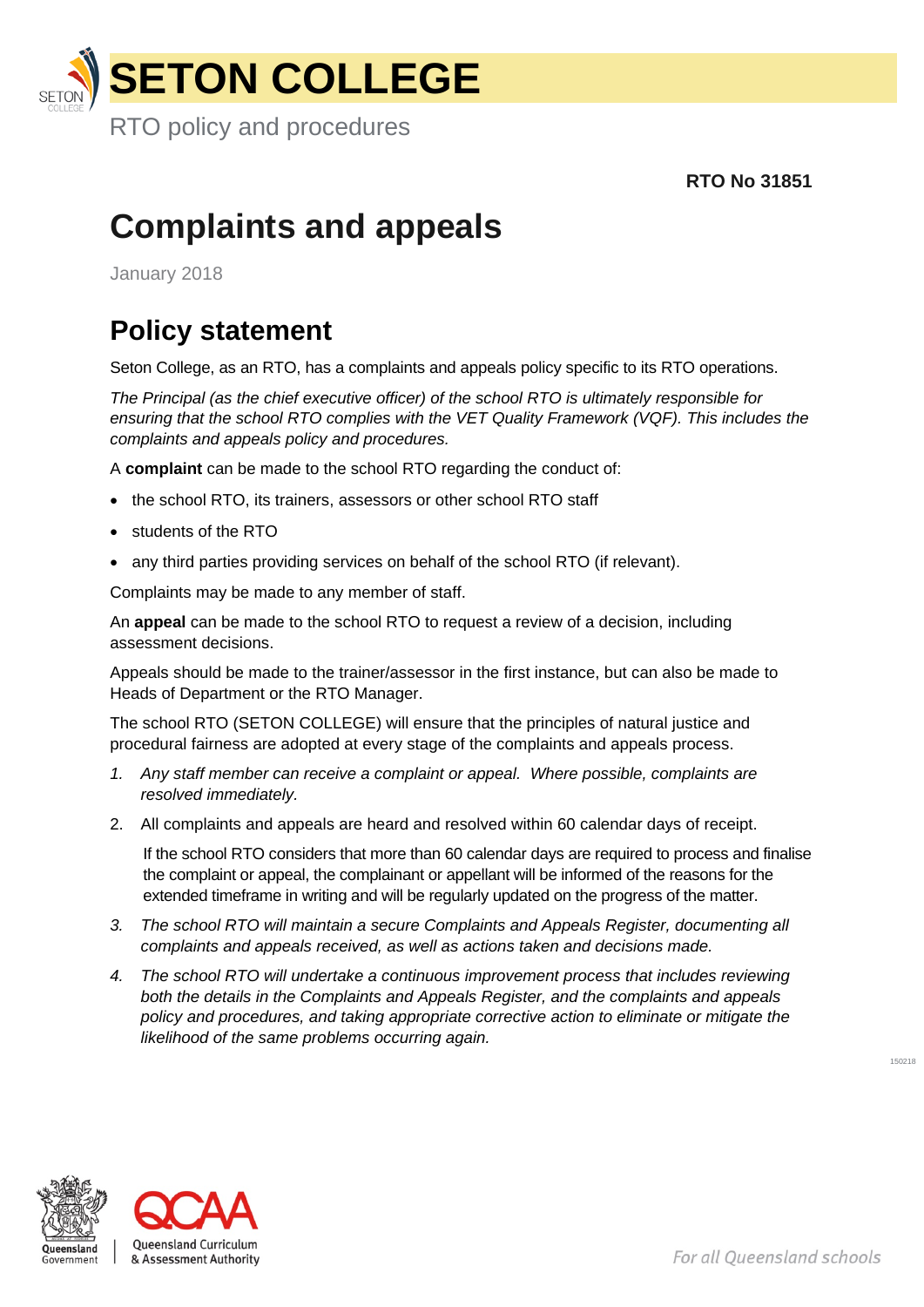## **Procedures**

- 1. If a complaint relates to a report about harm or safety, refer to your school's appropriate Student Protection procedures.
- 2. On receipt of a verbal complaint:
	- Resolve the complaint if possible, documenting the complaint, its cause, actions taken and decisions made in the secure Complaints and Appeals Register.
	- If the complaint cannot be promptly and simply resolved, advise that an appropriate staff member will deal with the complaint, but a written record of the complaint is required.
- 3. To put a complaint/appeal in writing, advise the complainant/appellant that:
	- they may use the support of a third party in progressing the complaint/appeal
	- they can either put the complaint/appeal in writing themselves using the form available from the RTO Manager
	- you can make a written record for them to sign. In this case
		- note whether the complainant/appellant wants the support of a third party
		- ensure the complainant signs and dates the form
		- **E** identify yourself, and your role within the school RTO
		- sign and date the form yourself.
- 4. On receipt of a written complaint/appeal:
	- if the complaint/appeal is not in relation to the RTO Manager
		- **forward it to the RTO Manager**
		- **EXECUTE:** enter it into the secure Complaints and Appeals Register.
	- if the complaint is in relation to the RTO Manager
		- **forward it to the Deputy Principal responsible for the Senior School**
		- enter it into a separate secure Complaints and Appeals Register, which is kept separate from the main Register.
	- send a prompt written acknowledgement to the complainant from either the RTO Manager or the Deputy Principal responsible for the Senior School, as appropriate.
- 5. To resolve the complaint/appeal, the RTO Manager and/or Deputy Principal:
	- − discuss the issue/s with the staff member to whom the complaint/appeal was made
	- − give the complainant/appellant an opportunity to present their case (they may be accompanied by other people as support or as representation)
	- − give the relevant staff member, third party or student (as applicable) an opportunity to present their case. They also may be accompanied by other people as support or as representation.
	- − if necessary, convene an independent panel, the Complaints and Appeals Committee, to hear the complaint/appeal.

The committee must not have had previous involvement with the complaint/appeal, and must include:

■ a representative of the Principal

| File location/Version Date: | C:\Users\gtraynor\Downloads\vet_seton_rto_complaints_a   Review date:   |           | Jan 2019           |
|-----------------------------|-------------------------------------------------------------------------|-----------|--------------------|
| Ownership:                  | ppeals_2019 $(1).$ docx<br>Version 2 Jan 2019V2<br><b>SETON COLLEGE</b> | Approved: | <b>RTO</b> Manager |